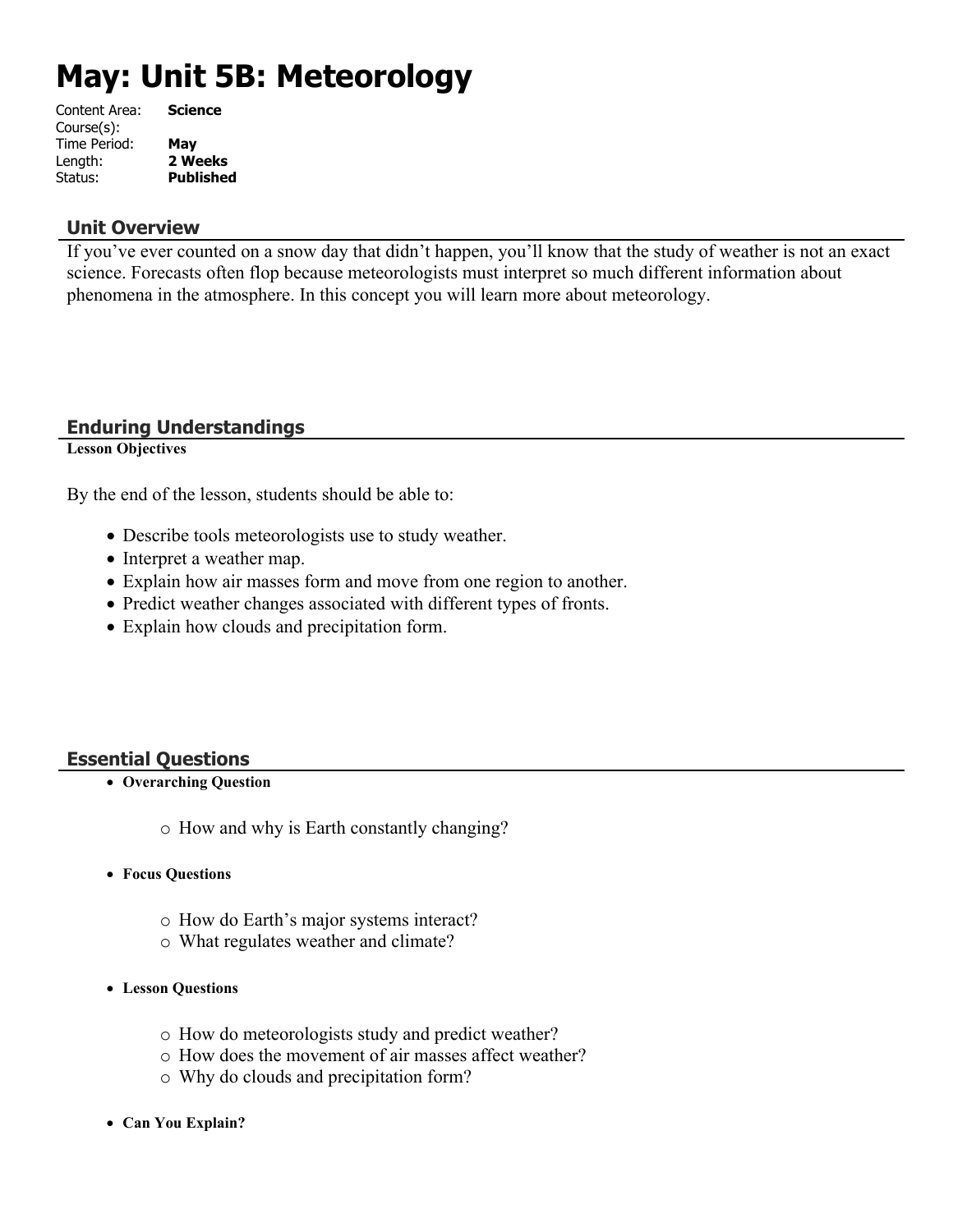o How does a meteorologist use an understanding of what causes weather to predict a storm?

## **Instructional Strategies & Learning Activities**

## **[The Five Es](https://app.discoveryeducation.com/learn/techbook/units/2fa811d9-aafb-44e5-be32-68c440cbb155/concepts/1b752a2e-3e29-452a-8543-ad8ae891b1b9/lesson/sections/8c1e7412-c5c9-462e-83cc-b48e95a063ce)**

## • [The Five E Instructional Model](https://app.discoveryeducation.com/learn/techbook/units/2fa811d9-aafb-44e5-be32-68c440cbb155/concepts/1b752a2e-3e29-452a-8543-ad8ae891b1b9/lesson/sections/8c1e7412-c5c9-462e-83cc-b48e95a063ce#ce340f72-b0e1-4cdc-aa1a-9d3d1581d046)

Science Techbook follows the 5E instructional model. As you plan your lesson, the provided Model Lesson includes strategies for each of the 5Es.

• [Engage \(45–90 minutes\)](https://app.discoveryeducation.com/learn/techbook/units/2fa811d9-aafb-44e5-be32-68c440cbb155/concepts/1b752a2e-3e29-452a-8543-ad8ae891b1b9/lesson/sections/8c1e7412-c5c9-462e-83cc-b48e95a063ce#9f0eccf9-e894-4ea4-9367-33cce95584e9)

Students are presented with the phenomena of weather and the science of weather prediction. Students begin to formulate ideas around the Can You Explain? (CYE) question.

• [Explore \(90 minutes\)](https://app.discoveryeducation.com/learn/techbook/units/2fa811d9-aafb-44e5-be32-68c440cbb155/concepts/1b752a2e-3e29-452a-8543-ad8ae891b1b9/lesson/sections/8c1e7412-c5c9-462e-83cc-b48e95a063ce#ae6d1258-c4f4-40cb-8415-f4718a353bbf)

Students investigate questions about how scientists predict weather by using evidence from text and media assets. Students complete a Simulation about weather forecasting.

#### • [Explain \(45–90 minutes\)](https://app.discoveryeducation.com/learn/techbook/units/2fa811d9-aafb-44e5-be32-68c440cbb155/concepts/1b752a2e-3e29-452a-8543-ad8ae891b1b9/lesson/sections/8c1e7412-c5c9-462e-83cc-b48e95a063ce#63180910-c689-4ec9-936c-8de78d4420de)

Students construct scientific explanations to the CYE question by including evidence of how scientists use their understanding of what causes weather to make weather predictions.

• [Elaborate with STEM \(90–135 minutes\)](https://app.discoveryeducation.com/learn/techbook/units/2fa811d9-aafb-44e5-be32-68c440cbb155/concepts/1b752a2e-3e29-452a-8543-ad8ae891b1b9/lesson/sections/8c1e7412-c5c9-462e-83cc-b48e95a063ce#f6c60608-1a3e-4cf7-9689-3a3e2f422f72)

Students apply their understanding of meteorology as they learn about careers in meteorology, learn about meteorological tools, analyze meteorological data, and model a tornado.

• [Evaluate \(45–90 minutes\)](https://app.discoveryeducation.com/learn/techbook/units/2fa811d9-aafb-44e5-be32-68c440cbb155/concepts/1b752a2e-3e29-452a-8543-ad8ae891b1b9/lesson/sections/8c1e7412-c5c9-462e-83cc-b48e95a063ce#71ee227d-b68c-4535-a17b-570a2dfbc878)

Students are evaluated on the state science standards, as well as Standards in ELA/Literacy and Standards in Math standards, using Board Builder and the provided concept summative assessments.

## **Integration of Career Exploration, Life Literacies and Key Skills**

Students will learn about meteorology as a career.

| CRP.K-12.CRP2   | Apply appropriate academic and technical skills.                                                                                                                                          |
|-----------------|-------------------------------------------------------------------------------------------------------------------------------------------------------------------------------------------|
|                 | Digital tools make it possible to analyze and interpret data, including text, images, and<br>sound. These tools allow for broad concepts and data to be more effectively<br>communicated. |
| TECH.9.4.8.CI.4 | Explore the role of creativity and innovation in career pathways and industries.                                                                                                          |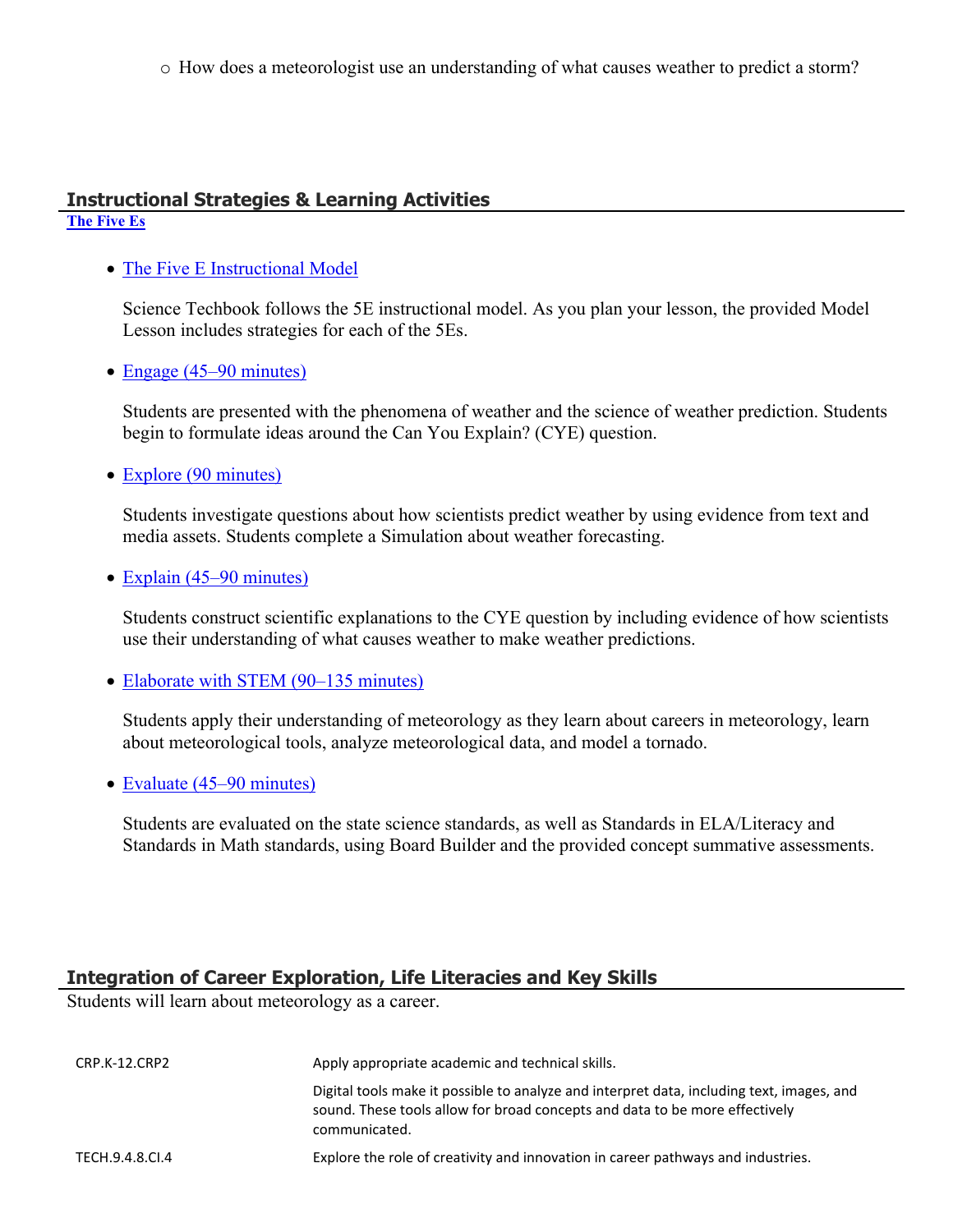| <b>CRP.K-12.CRP5</b> | Consider the environmental, social and economic impacts of decisions.                                                                                                                                                                                                            |
|----------------------|----------------------------------------------------------------------------------------------------------------------------------------------------------------------------------------------------------------------------------------------------------------------------------|
|                      | An individual's strengths, lifestyle goals, choices, and interests affect employment and<br>income.                                                                                                                                                                              |
| TECH.9.4.8.TL.4      | Synthesize and publish information about a local or global issue or event (e.g., MSLS4-5,<br>6.1.8. Civics PI.3).                                                                                                                                                                |
| TECH.9.4.8.CT.1      | Evaluate diverse solutions proposed by a variety of individuals, organizations, and/or<br>agencies to a local or global problem, such as climate change, and use critical thinking<br>skills to predict which one(s) are likely to be effective (e.g., MS-ETS1-2).               |
|                      | Gathering and evaluating knowledge and information from a variety of sources, including<br>global perspectives, fosters creativity and innovative thinking.                                                                                                                      |
|                      | Increases in the quantity of information available through electronic means have<br>heightened the need to check sources for possible distortion, exaggeration, or<br>misrepresentation.                                                                                         |
| CRP.K-12.CRP11       | Use technology to enhance productivity.                                                                                                                                                                                                                                          |
|                      | Multiple solutions often exist to solve a problem.                                                                                                                                                                                                                               |
| <b>CRP.K-12.CRP9</b> | Model integrity, ethical leadership and effective management.                                                                                                                                                                                                                    |
| CRP.K-12.CRP8        | Utilize critical thinking to make sense of problems and persevere in solving them.                                                                                                                                                                                               |
| <b>CRP.K-12.CRP7</b> | Employ valid and reliable research strategies.                                                                                                                                                                                                                                   |
| TECH.9.4.8.IML.1     | Critically curate multiple resources to assess the credibility of sources when searching for<br>information.                                                                                                                                                                     |
| TECH.9.4.8.IML.5     | Analyze and interpret local or public data sets to summarize and effectively communicate<br>the data.                                                                                                                                                                            |
|                      | Some digital tools are appropriate for gathering, organizing, analyzing, and presenting<br>information, while other types of digital tools are appropriate for creating text,<br>visualizations, models, and communicating with others.                                          |
| TECH.9.4.8.TL.3      | Select appropriate tools to organize and present information digitally.                                                                                                                                                                                                          |
| TECH.9.4.8.IML.3     | Create a digital visualization that effectively communicates a data set using formatting<br>techniques such as form, position, size, color, movement, and spatial grouping (e.g.,<br>6.SP.B.4, 7.SP.B.8b).                                                                       |
| TECH.9.4.8.IML.4     | Ask insightful questions to organize different types of data and create meaningful<br>visualizations.                                                                                                                                                                            |
| TECH.9.4.8.Cl.1      | Assess data gathered on varying perspectives on causes of climate change (e.g., cross-<br>cultural, gender-specific, generational), and determine how the data can best be used to<br>design multiple potential solutions (e.g., RI.7.9, 6.SP.B.5, 7.1.NH.IPERS.6, 8.2.8.ETW.4). |
| CRP.K-12.CRP1        | Act as a responsible and contributing citizen and employee.                                                                                                                                                                                                                      |
| CRP.K-12.CRP6        | Demonstrate creativity and innovation.                                                                                                                                                                                                                                           |
| CRP.K-12.CRP10       | Plan education and career paths aligned to personal goals.                                                                                                                                                                                                                       |
| CRP.K-12.CRP4        | Communicate clearly and effectively and with reason.                                                                                                                                                                                                                             |
| CRP.K-12.CRP12       | Work productively in teams while using cultural global competence.                                                                                                                                                                                                               |

#### **Technolgy Integration**

Technology is fully integrated with the Discovery Techbook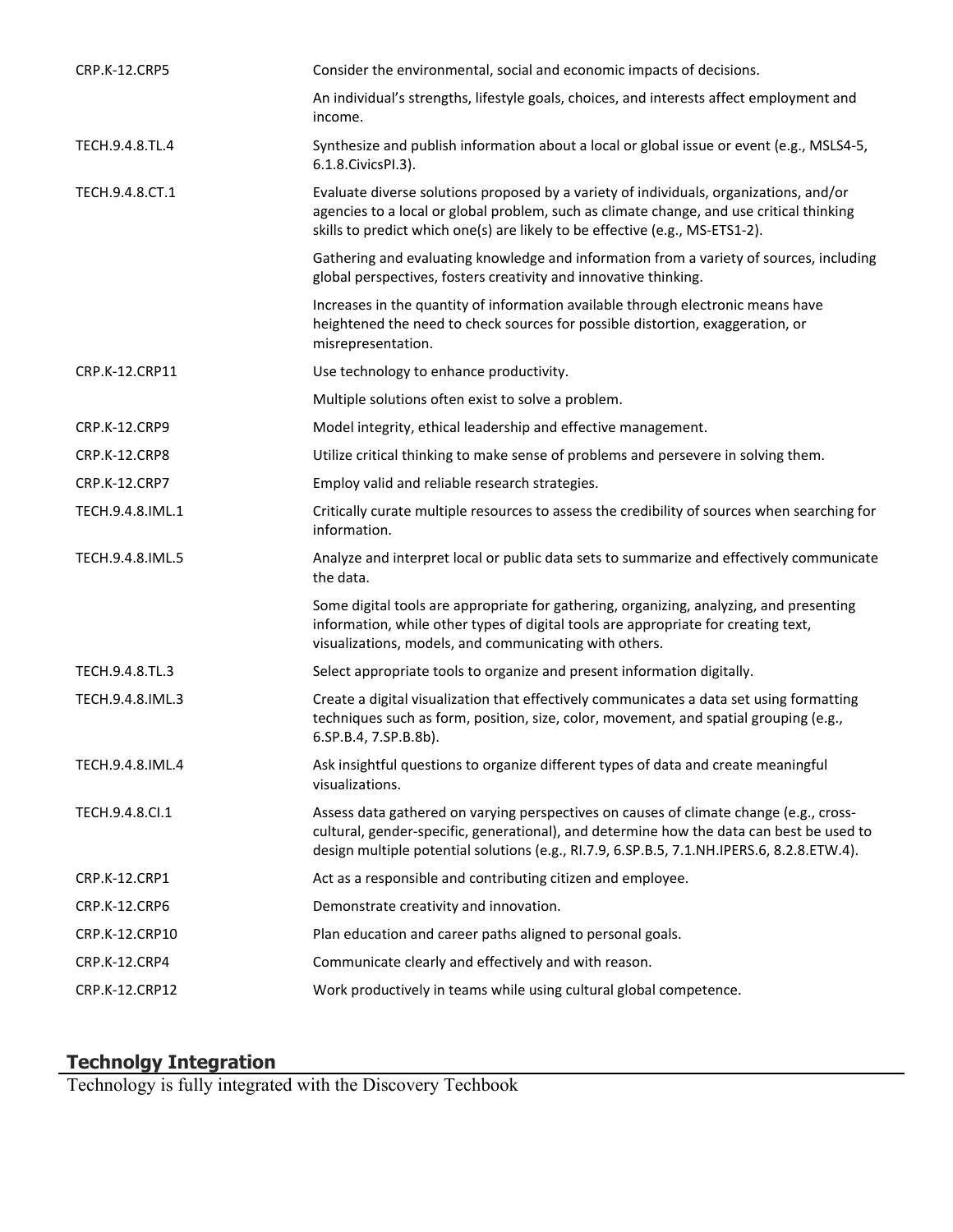## **Interdisciplinary Connections**

| LA.RI.6.10  | By the end of the year read and comprehend literary nonfiction at grade level text-<br>complexity or above, with scaffolding as needed.                                                                                                                                                                                                                                                            |
|-------------|----------------------------------------------------------------------------------------------------------------------------------------------------------------------------------------------------------------------------------------------------------------------------------------------------------------------------------------------------------------------------------------------------|
| LA.W.6.1    | Write arguments to support claims with clear reasons and relevant evidence.                                                                                                                                                                                                                                                                                                                        |
| MA.6.NS.C.5 | Understand that positive and negative numbers are used together to describe quantities<br>having opposite directions or values (e.g., temperature above/below zero, elevation<br>above/below sea level, credits/debits, positive/negative electric charge); use positive and<br>negative numbers to represent quantities in real-world contexts, explaining the meaning<br>of 0 in each situation. |
| LA.RI.6.1   | Cite textual evidence and make relevant connections to support analysis of what the text<br>says explicitly as well as inferences drawn from the text.                                                                                                                                                                                                                                             |
| LA.RI.6.2   | Determine a central idea of a text and how it is conveyed through particular details;<br>provide a summary of the text distinct from personal opinions or judgments.                                                                                                                                                                                                                               |
| LA.RI.6.4   | Determine the meaning of words and phrases as they are used in a text, including<br>figurative, connotative, and technical meanings.                                                                                                                                                                                                                                                               |
| LA.RI.6.7   | Integrate information presented in different media or formats (e.g., visually,<br>quantitatively) as well as in words to develop a coherent understanding of a topic or issue.                                                                                                                                                                                                                     |

## **Differentiation**

| <b>Struggling Students</b>                                                                                                                                                                                                                                                                                                                                        | ELL |                                                                                                                                                                                                                                                                                                                                                                                                                                       | <b>Accelerated Students</b>                                                                                                                                                                                                                                                                                                                                 |
|-------------------------------------------------------------------------------------------------------------------------------------------------------------------------------------------------------------------------------------------------------------------------------------------------------------------------------------------------------------------|-----|---------------------------------------------------------------------------------------------------------------------------------------------------------------------------------------------------------------------------------------------------------------------------------------------------------------------------------------------------------------------------------------------------------------------------------------|-------------------------------------------------------------------------------------------------------------------------------------------------------------------------------------------------------------------------------------------------------------------------------------------------------------------------------------------------------------|
| 1. Ask students to use a two-<br>column chart to keep track<br>of the tools scientists use<br>in meteorology and how<br>the data from the tools is<br>used.<br>2. Start each class period<br>showing that day's<br>weather map for your<br>region. Review what it<br>shows for the day's<br>weather and what might<br>be expected over the<br>following few days. |     | 1. Assist students in identifying<br>familiar prefixes and/or words<br>within words for each<br>glossary term (for<br>example, <i>barometer</i> is from<br>the Greek word baros, which<br>means "weight").<br>2. Encourage students to<br>demonstrate their<br>understanding by drawing<br>concepts. For example, they<br>can create their own<br>illustrations of interacting air<br>masses and the type of<br>weather they produce. | 1. Using their previous<br>knowledge of meteorology,<br>ask students to brainstorm<br>STEM connections to other<br>disciplines.<br>2. Have students conduct<br>research to create a map of the<br>United States showing the<br>major significant weather<br>features for different regions.<br>Have them write a short report<br>explaining these patterns. |

[Differentiation in science](http://www.brighthubeducation.com/teaching-gifted-students/65181-differentiation-techniques-and-activities-in-the-classroom-for-gifted-students/) can be accomplished in several ways. Once you have given a pre-test to students, you know what information has already been mastered and what they still need to work on. Next, you design activities, discussions, lectures, and so on to teach information to students. The best way is to have two or three groups of students divided by ability level.

While you are instructing one group, the other groups are working on activities to further their knowledge of the concepts. For example, while you are helping one group learn the planet names in order, another group is researching climate, size, and distance from the moon of each planet. Then the groups switch, and you instruct the second group on another objective from the space unit. The first group practices writing the order of the planets and drawing a diagram of them.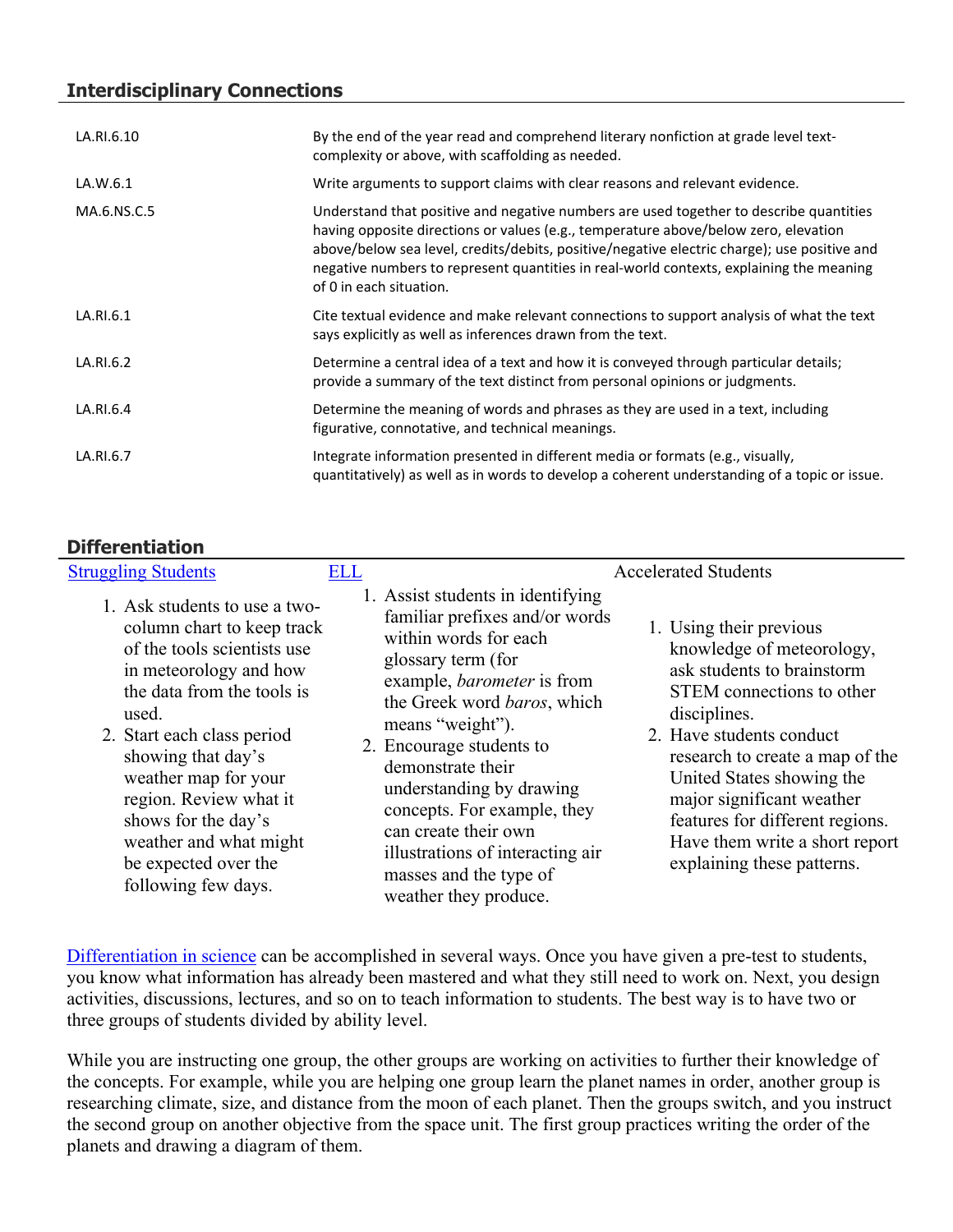Here are some ideas for the classroom when you are using differentiation in science:

- Create a tic-tac-toe board that lists different activities at different ability levels. When students aren't involved in direct instruction with you, they can work on activities from their tic-tac-toe board. These boards have nine squares, like a tic-tac-toe board; and each square lists an activity that corresponds with the science unit. For example, one solar system activity for advanced science students might be to create a power point presentation about eclipses. For beginning students, an activity might be to make a poster for one of the planets and include important data such as size, order from the sun, whether it has moons, and so on.
- Find websites on the current science unit that students can explore on their own.
- Allow students to work in small groups to create a project throughout the entire unit. For example, one group might create a solar system model to scale. Another group might write a play about the solar system. This is an activity these groups can work on while they are not working directly with you.

Differentiation in science gets students excited to learn because it challenges them to expand their knowledge and skills, instead of teaching the whole group concepts they have already mastered.

## **Modifications & Accommodations**

Refer to QSAC EXCEL SMALL SPED ACCOMMOCATIONS spreadsheet in this discipline.

#### **Modifications and Accommodations used in this unit:**

IEP and 504 Accommodations will be utilized.

IEP and 504 plans will be utilized.

#### **Benchmark Assessments**

**Benchmark Assessments** are given periodically (e.g., at the end of every quarter or as frequently as once per month) throughout a school year to establish baseline achievement data and measure progress toward a standard or set of academic standards and goals.

#### **Schoolwide Benchmark assessments:**

Aimsweb benchmarks 3X a year

Linkit Benchmarks 3X a year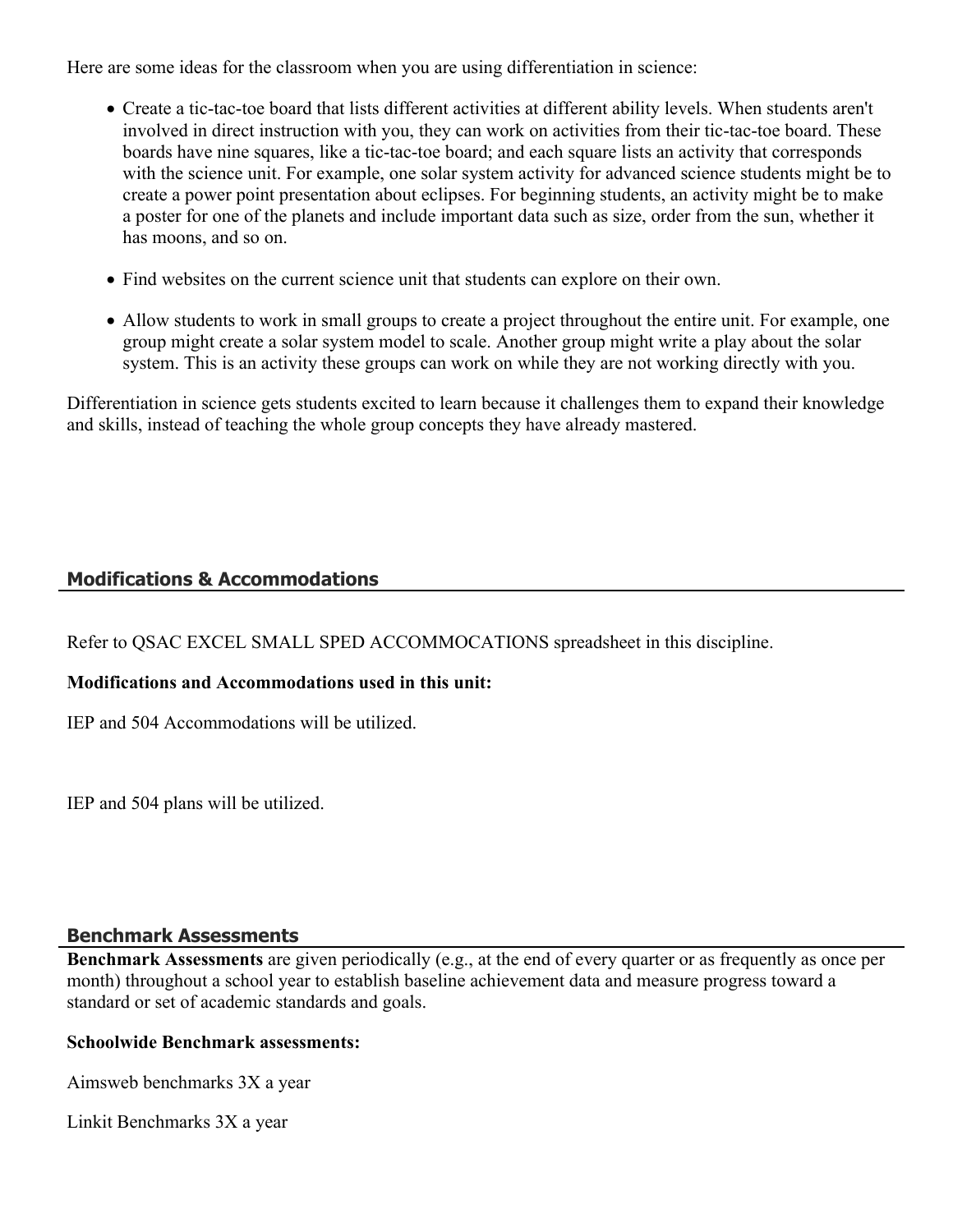#### **Additional Benchmarks used in this unit:**

The students will complete two summative benchmark tests administered by the teacher via Google Forms and Google Classroom. There is one benchmark test administered in the middle of the year around January, and a second one administered in May.

## **Formative Assessments**

Assessment allows both instructor and student to monitor progress towards achieving learning objectives, and can be approached in a variety of ways. **Formative assessment** refers to tools that identify misconceptions, struggles, and learning gaps along the way and assess how to close those gaps. It includes effective tools for helping to shape learning, and can even bolster students' abilities to take ownership of their learning when they understand that the goal is to improve learning, not apply final marks (Trumbull and Lash, 2013). It can include students assessing themselves, peers, or even the instructor, through writing, quizzes, conversation, and more. In short, formative assessment occurs throughout a class or course, and seeks to improve student achievement of learning objectives through approaches that can support specific student needs (Theal and Franklin, 2010, p. 151).

### **Formative Assessments used in this unit:**

Formative assessments from unit.

#### **Summative Assessments**

**Summative assessments** evaluate student learning, knowledge, proficiency, or success at the conclusion of an instructional period, like a unit, course, or program. Summative assessments are almost always formally graded and often heavily weighted (though they do not need to be). Summative assessment can be used to great effect in conjunction and alignment with formative assessment, and instructors can consider a variety of ways to combine these approaches.

#### **Summative assessments for this unit:**

Summative assessment from unit.